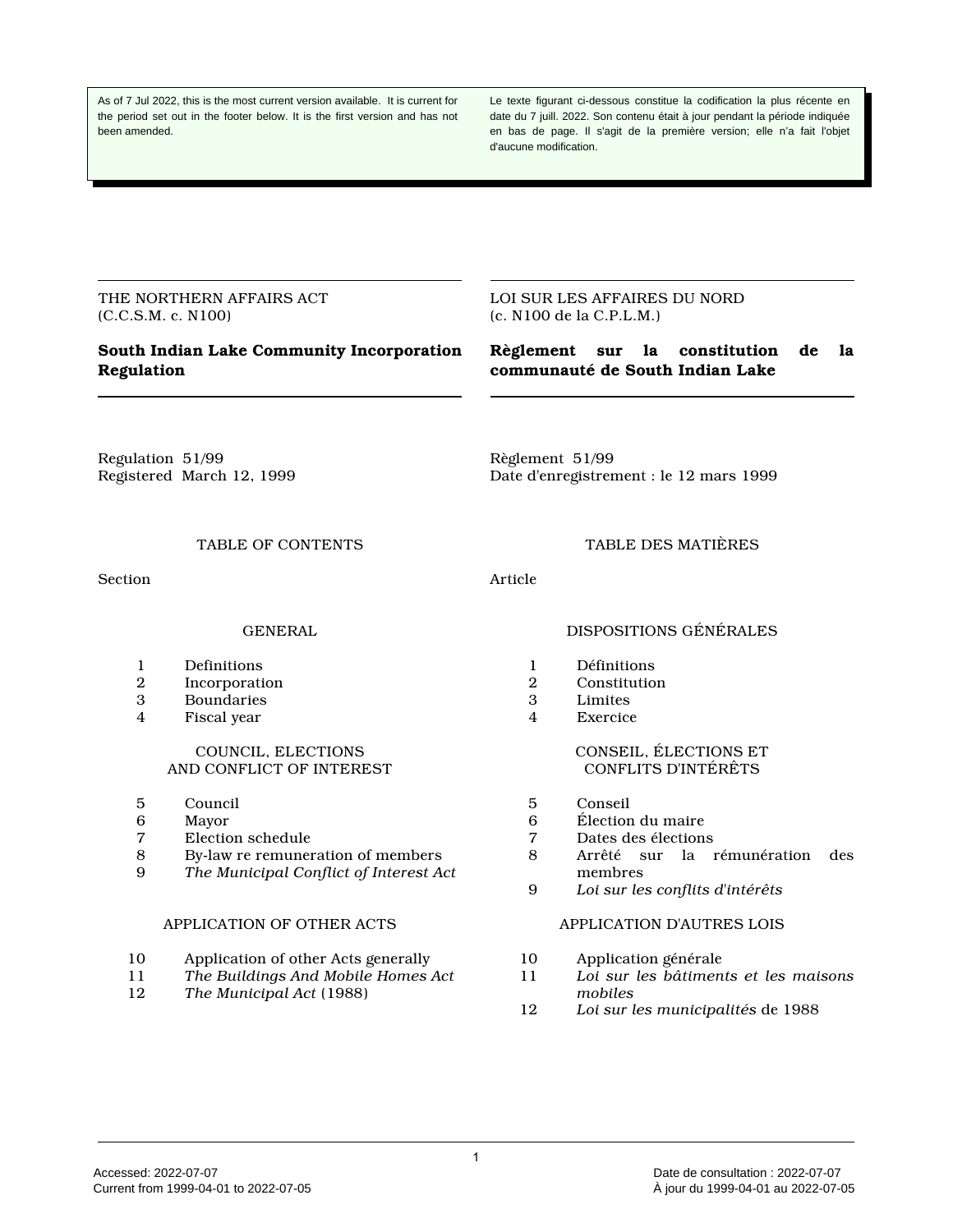TRANSITIONAL RE EXISTING COUNCIL BY-LAWS

13 Continuation of existing by-laws

COMING INTO FORCE

14 Coming into force

#### **Definitions**

**1** In this regulation,

**"Act"** means *The Northern Affairs Act*; (« *Loi* »)

**"community"** means the Incorporated Community of South Indian Lake; (« communauté »)

**"council"** means the incorporated community council of the Incorporated Community of South Indian Lake; (« conseil »)

**"member"** means a member of the council, and includes the mayor. (« membre »)

#### **Incorporation and name of community**

**2** The community of South Indian Lake is hereby incorporated, to be known as the Incorporated Community of South Indian Lake.

#### **Boundaries of community**

**3** The boundaries of the community are as follows: all that portion of unsurveyed Townships 89 and 90, Range 10 West of the Principal Meridian in Manitoba contained within the limits shown bordered hatched on a plan filed in th e Office of the Director of Surveys at Winnipeg as Number 18606.

# **Fiscal year is April 1 to March 31**

**4** The fiscal year of the community is as set out in subsection 89(1) of the Act.

#### DISPOSITIONS TRANSITOIRES

13 Maintien de certains arrêtés

ENTRÉE EN VIGUEUR

14 Entrée en vigueur

# GENERAL DISPOSITIONS GÉNÉRALES

#### **Définitions**

**1** Les définitions qui suivent s'appliquent au présent règlement.

**« communauté »** La communauté constituée de South Indian Lake. ("community")

**« conseil »** Le conseil communautaire de la communauté constituée de South Indian Lake. ("council")

**«** *Loi* **»** La *Loi sur les Affaires du Nord*. ("Act")

**« membre »** Membre du conseil, y compris le maire. ("member")

### **Constitution**

**2** Est constituée en corporation la communauté de South Indian Lake, qui porte désormais le nom de communauté constituée de South Indian Lake.

#### **Limites**

**3** La communauté est délimitée comme suit : la partie des townships non arpentés 89 et 90, rang 10, à l'ouest du méridien principal, au Manitoba, qui est située dans les limites indiquées par une ligne pointillée sur le plan n° 18606 déposé au Bureau du directeur des Levées, à Winnipeg.

#### **Exercice**

**4** L'exercice de la communauté est prévu au paragraphe 89(1) de la *Loi* .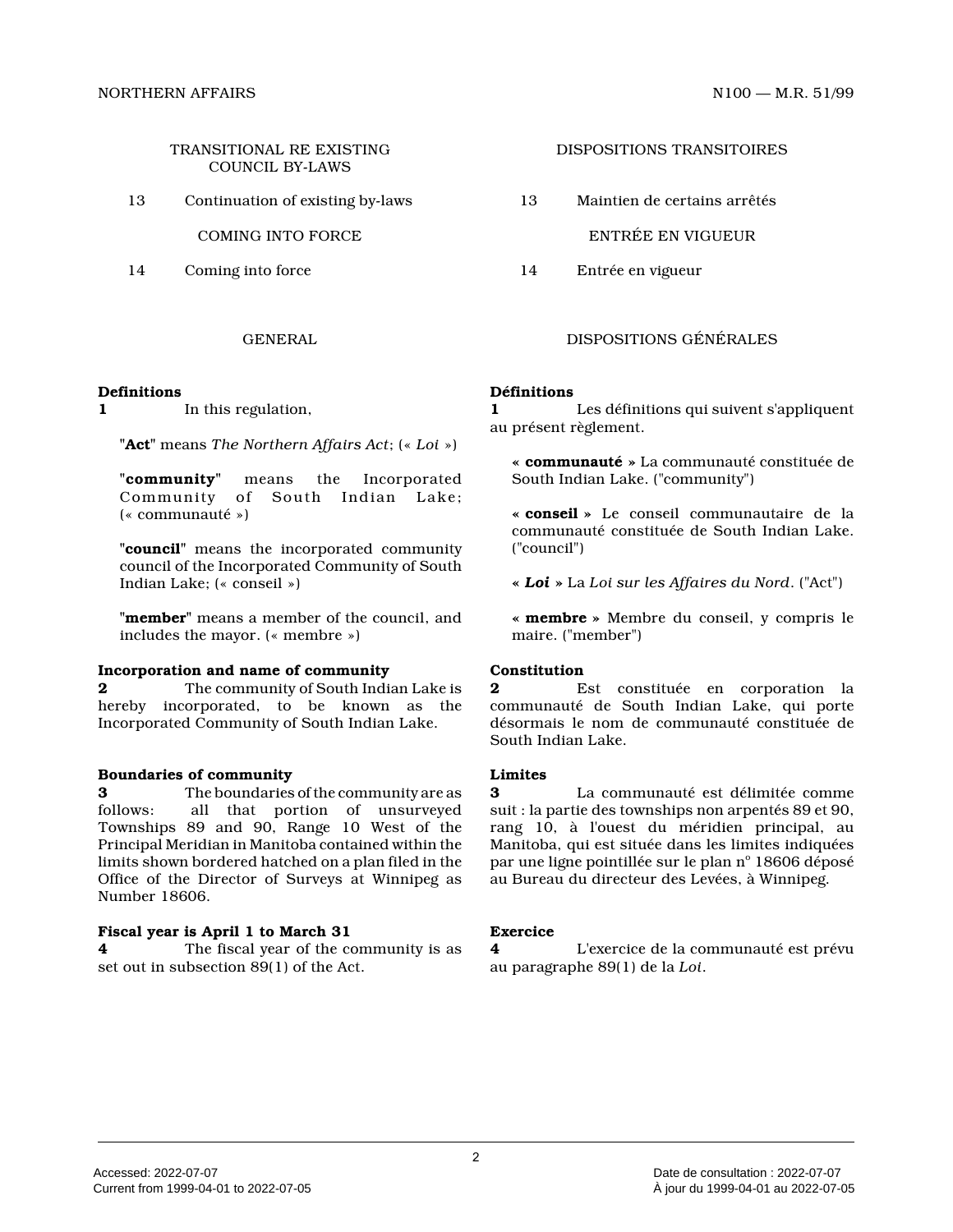# COUNCIL, ELECTIONS AND CONFLICT OF INTEREST

# **Council**

**5(1)** The council shall consist of seven members, including the mayor, and is to be known as the South Indian Lake Incorporated Community Council.

## **Continuation of members after incorporation**

**5(2)** A member of the community council of South Indian Lake on the day before this regulation comes into force is continued as a member of the council until replaced or re-elected.

# **Election of mayor**

**6** The mayor shall be elected by the electors of the community.

# **Election schedule**<br> **7** The

**7** The election schedule for the community, previously set out in the *Community Designation, Boundaries and Elections Schedule Regulation*, is continued as follows:

(a) three members to be elected in 2000 and every three years after that;

(b) four members, including the mayor, to be elected in 2001 and every three years after that.

# **By-law re remuneration to members**

**8** For the purpose of section 38 (remuneration) of the Act, the council must pass a by-law in respect of any indemnity, expense or othe r remuneration to be made to a member, and the rates or amounts fixed in the by-law in respect of expenses shall not exceed twice the rates or amount s referred to in subsection 38(9) of the Act.

## **Application of** *The Municipal Council Conflict of Interest Act*

**9** *The Municipal Council Conflict of Interest Act* applies with necessary modifications to members of the incorporated council, but in case of a conflict between that Act and the *Northern Manitoba Elections Regulation*, the Regulation prevails.

CONSEIL, ÉLECTIONS ET CONFLITS D'INTÉRÊTS

# **Conseil**

**5(1)** Le conseil est constitué de sept membres, y compris le maire, et porte le nom de conseil communautaire de la communauté constituée de South Indian Lake.

# **Maintien des membres**

**5(2)** Les membres du conseil en poste au moment de l'entrée en vigueur du présent règlement sont maintenus en poste jusqu'à ce qu'ils soient remplacés ou réélus.

# **Élection du maire**

**6** Le maire est élu au suffrage des électeurs de la communauté.

# **Dates des élections**

Les dates des élections pour la communauté prévues au *Règlement sur la désignation et les limites des communautés et sur les dates des élections des conseils communautaires* sont maintenues comme suit :

a) trois membres devant être élus en 2000 et, par la suite, tous les trois ans;

b) quatre membres, y compris le maire, devant être élus en 2001 et, par la suite, tous les trois ans.

# **Arrêté sur la rémunération des membres**

**8** Pour l'application de l'article 38 de la *Loi*, le conseil est tenu d'adopter un arrêté régissant les indemnités, les frais et les autres rémunérations versés aux membres. Les taux et les montants fixés par arrêté pour les frais ne peuvent être plus élevés que le double des montants prévus au paragraphe 38(9) de la *Loi* .

# *Loi sur les conflits d'intérêts*

**9** La *Loi sur les conflits d'intérêts au sein des conseils municipaux* s'applique, avec les adaptations nécessaires, aux membres du conseil. Toutefois, les dispositions du *Règlement sur les élections dans le Nord du Manitoba* l'emportent sur les dispositions incompatibles de la loi susmentionnée.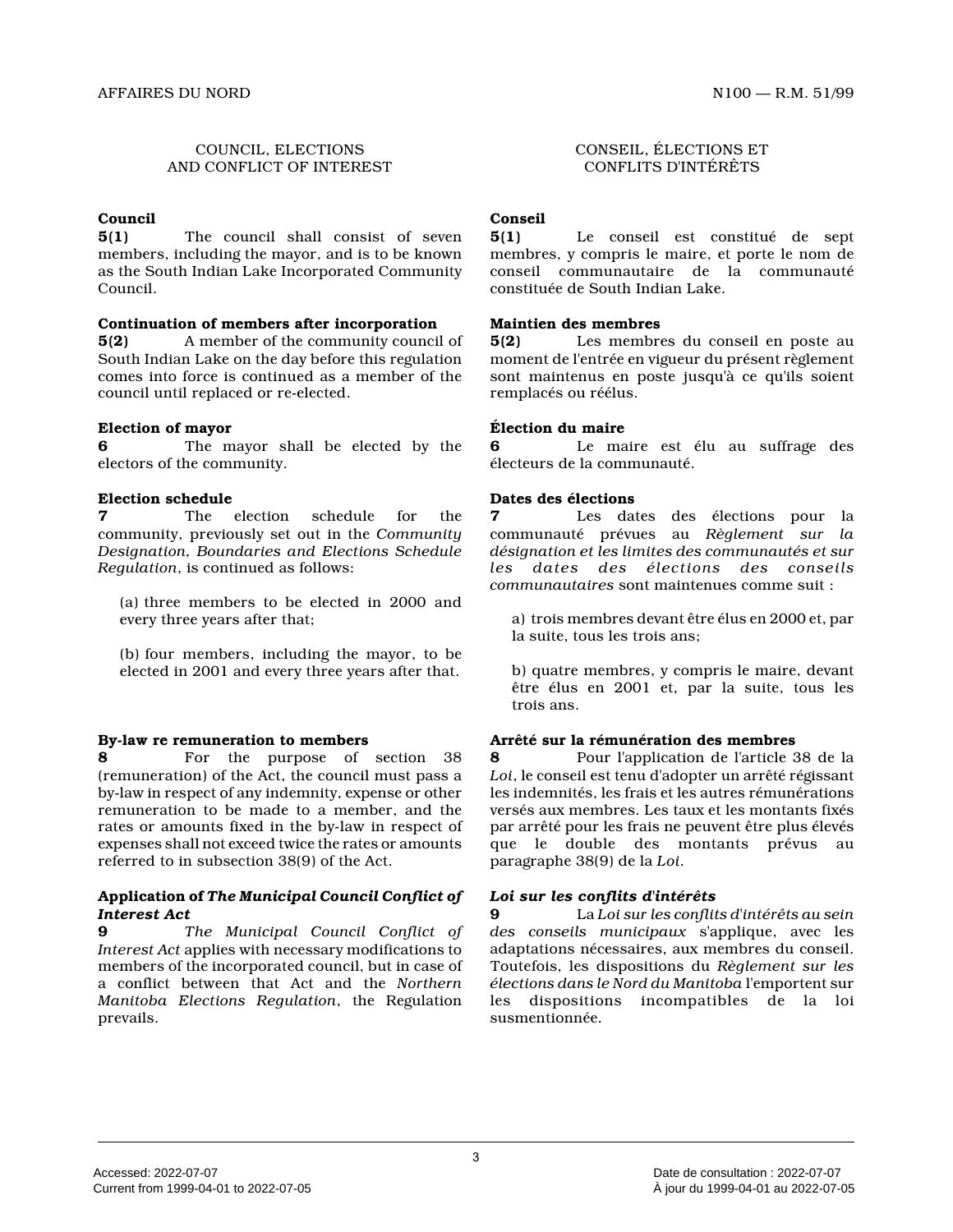#### **Application of other Acts generally**

**10** For greater certainty, the community is subject to an Act other than *The Northern Affairs Act* only where the other Act is made applicable by

(a) *The Northern Affairs Act* ;

(b) this regulation; or

(c) a specific reference to incorporated communities in the other Act.

### **Application of** *The Buildings and Mobile Homes Act*

**11** The community is deemed to be a municipality for the purpose of *The Buildings and Mobile Homes Act* .

### **Application of certain provisions of** *The Municipal Act* **(1988)**

**12(1)** Pursuant to subsections 80(1) and (3) of *The Northern Affairs Act*, the following provisions of *The Municipal Act,* R.S.M. 1988, c. M225, are hereby made applicable to the community, its council, officers, employees and individuals:

(a) in Part V (municipal services), Division I (transportation): Subdivisions I to VII (highways), XIII (ferries), XIV (wharves and docks), and XVI (public transportation system), except

(i) in Subdivision II, subsection 212(2) (title to highways),

(ii) in Subdivision VII, clauses 245(1)(c) to (e) (by-law re charges, removal of snow, vacant property), (h) (suppression of dust) and (p) (boulevards), and subsections 245(2) (surfacing boulevards) and (4) to (6) (booths on sidewalks, boulevard maintenance, cost of removals);

(b) in Part V (municipal services), Division II (drainage of land): Subdivisions I (drainage generally), II (drains for individuals), IV (maintenance of drains), and V (limitations of actions);

#### APPLICATION OF OTHER ACTS APPLICATION D'AUTRES LOIS

# **Application générale**

**10** La communauté n'est régie par une loi, autre que la *Loi sur les Affaires du Nord*, que lorsque l'autre loi est applicable :

a) en vertu de la *Loi sur les Affaires du Nord* ;

b) en vertu du présent règlement;

c) en raison d'une mention explicite de communautés constituées dans l'autre loi.

### *Loi sur les bâtiments et les maisons mobiles*

**11** La communauté est réputée une municipalité pour l'application de la *Loi sur les bâtiments et les maisons mobiles* .

## *Loi sur les municipalité* **de 1988**

**12(1)** Conformément aux paragraphes 80(1) et (3) de la *Loi*, les dispositions qui suivent de la *Loi sur les municipalités*, c. M225 des *L.R.M. 1988* , sont applicables à la communauté, à son conseil, à ses dirigeants, à ses employés et aux particuliers :

a) dans la partie V , section I : les sous-sections I à VII, XIII, XIV et XVI, à l'exception :

(i) dans la sous-section II, du paragraphe 212(2),

(ii) dans la sous-section VII, des alinéas  $245(1)c$  à e), h) et p) et des paragraphes 245(2) et (4) à (6);

b) dans la partie V, section II : les sous-sections I, II, IV et V;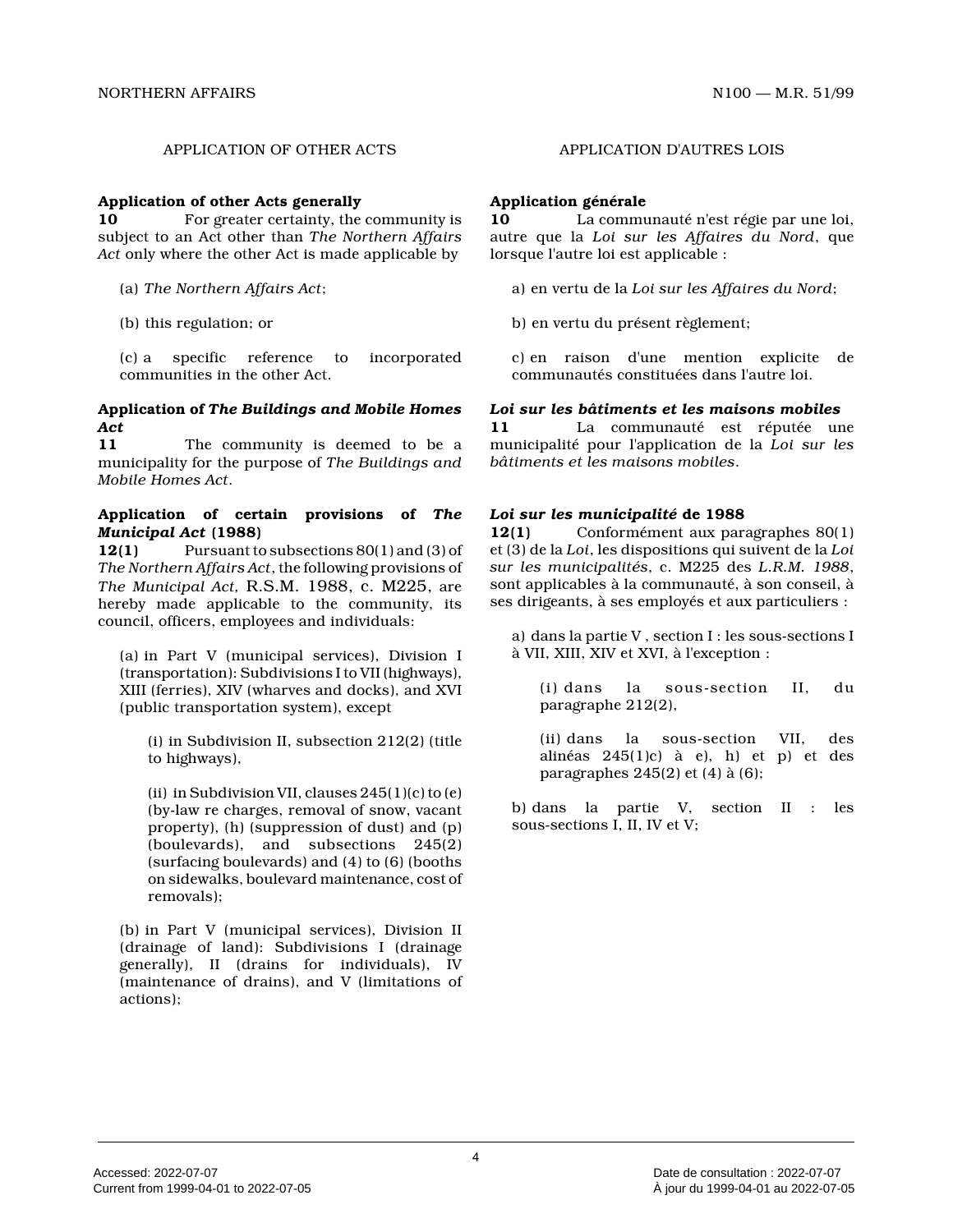(c) in Part V (municipal services), Division III (protection of persons and property): section 287 (by-law) and Subdivisions II (fire protection), V (firearms and fireworks) and VI (vehicles, race tracks, parking, etc.), except subsection 299.1(3) (parking by-law for physically disabled persons);

(d) in Part V (municipal services), Division IV (buildings, zoning, excavations): Subdivisions II to VIII (planning and zoning, reclaiming land, buildings, signs and billboards, open wells and excavations, vacant land, topsoil, by-law for curfew for children);

(e) in Part V (municipal services), Division V (health and sanitation): Subdivisions I to III (by-law, food, milk), V to VII (ambulances, drowning accidents, cemeteries), IX (sanitation) and XI (sewers and plumbing), except subsection 345(3) (cost of enforcing by-law on sanitation);

(f) in Part V (municipal services), Division VI (animals, birds and plants): Subdivisions I to IV (veterinarian, diseases, dogs), except sections 360 and 361 (compulsory treatment, by-law on compensation) and subsection 363(2) (application of by-law for control of dogs);

(g) in Part V (municipal services), Division VII (miscellaneous):

(i) Subdivision II (rest rooms), except clause 368(b) (appointment of managing committee),

(ii) Subdivisions VII (afforestation), VIII (franchises) and IX (grants of money), except subsection 380(2) (levy to pay grants) and section 381 (grants re Department of Agriculture), and

(iii) Subdivision X (contracts by officers of certain charities);

(h) in Part VI (parks, community centres and recreation):

(i) Division I (parks), except sub-clause 386(1)(c)(ii) (by-law re cost of park) and section 387 (basis of tax),

(ii) Division III (community centres and districts),

c) dans la partie V, section III : l'article 287 ainsi que les sous-sections II, V et VI, à l'exception du paragraphe 299.1(3);

d) dans la partie V, section IV : les sous-sections II à VIII;

e) dans la partie V, section V : les sous-sections I à III, V à VII, IX et XI, à l'exception du paragraphe 345(3);

f) dans la partie V, section VI : les sous-sections I à IV, à l'exception des articles 360 et 361 ainsi que du paragraphe 363(2);

g) dans la partie V, section VII :

(i) la sous-section II, à l'exception de l'alinéa 368b),

(ii) les sous-sections VII, VIII et IX, à l'exception du paragraphe 380(2) et de l'article 381,

(iii) la sous-section X;

h) dans la partie VI :

(i) la section I, à l'exception du sous-alinéa 386(1)c)(ii) et de l'article 387,

(ii) la section III,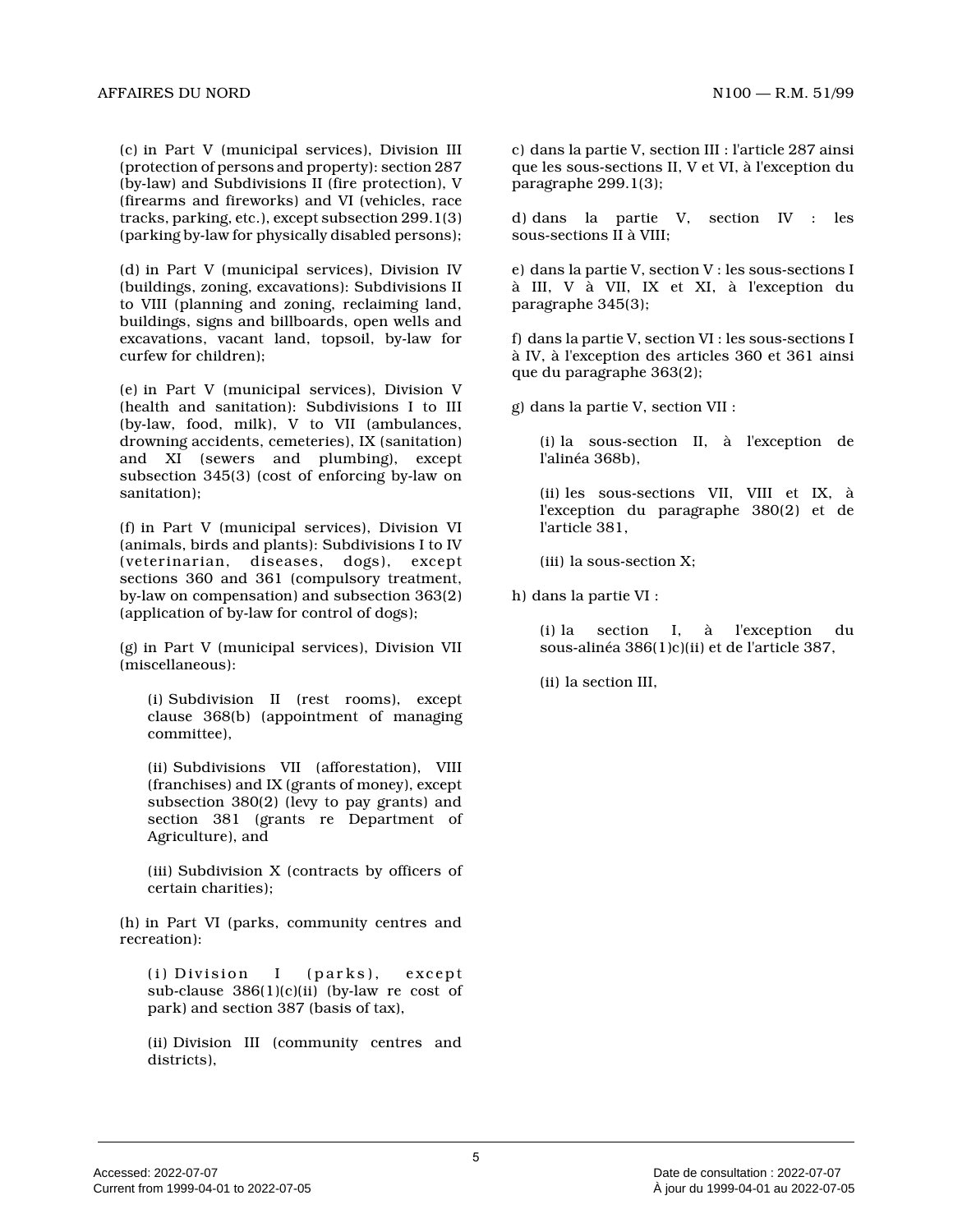(iii) in Division IV (recreation), subsections  $442(1)$ ,  $(2)$ ,  $(6)$  (by-law re recreation program),

(iv) Division VI (tourist camps and trailer parks), and

(v) Division VII (water resorts);

(i) Part XIII (licensing and control of trades and occupations).

**Nuisance ground, disposal area, landfill disposal 12(2)** Pursuant to subsection 82(1) of *The Northern Affairs Act*, the council may, in accordance with that provision, pass by-laws on the matters referred to in that provision.

### TRANSITIONAL RE EXISTING COUNCIL BY-LAWS

## **Transitional continuation of certain by-laws**

**13(1)** Subject to subsection (2), the by-laws referred to in clauses  $(2)(a)$  to  $(c)$ , passed by the community council of South Indian Lake and filed with the minister pursuant to subsection 5(8) of *The Northern Affairs Act* and section 4 of the *Northern Affairs (Delegation of Authority to Enact By-laws) Regulation*, are continued as if passed by the incorporated community council.

#### **By-laws expire in 90 days or on re-enactment**

**13(2)** Each of the following by-laws has force and effect until 90 days after this section comes into force or until the council re-enacts it, whichever occurs first:

(a) By-law 14-91 respecting derelict vehicles, filed on December 18, 1991;

(b) By-law 15-91 respecting a curfew for children, filed on December 18, 1991;

(c) By-law 13-93 respecting a volunteer fire department and the prevention of fire, filed on June 14, 1993.

(iii) dans la section IV : les paragraphes 442(1), (2) et (6),

(iv) la section VI,

(v) la section VII;

i) la partie XIII.

# **Terrains utilitaires et décharges**

**12(2)** Le conseil peut, en vertu du paragraphe 82(1) de la *Loi* et conformément à celui-ci, adopter des arrêtés sur les sujets que vise le paragraphe en question.

## DISPOSITIONS TRANSITOIRES

# **Maintien de certains arrêtés**

**13(1)** Sous réserve du paragraphe (2), sont maintenus comme si le conseil les avaient adoptés les arrêtés mentionnés aux alinéas (2)a) à c) que l e conseil de la communauté de South Indian Lake a adoptés et qui ont été déposés auprès du ministre conformément au paragraphe 5(8) de la *Loi* et de l'article 4 du *Règlement sur les Affaires du Nord (Délégation du pouvoir d'adopter des arrêtés)* .

#### **Expiration après 90 jours ou après réadoption**

**13(2)** Les arrêtés nommés plus bas demeurent en vigueur pendant les 90 jours qui suivent l'entré e en vigueur du présent article ou jusqu'à ce que le conseil les adopte de nouveau, selon la plus rapprochée de ces occurrences :

a) l'arrêté 14-91 concernant les épaves automobiles déposé le 18 décembre 1991;

b) l'arrêté 15-91 concernant le couvre-feu pour les enfants déposé le 18 décembre 1991;

c) l'arrêté 13-93 concernant le corps de sapeurs-pompiers volontaires et la prévention des incendies déposé le 14 juin 1993.